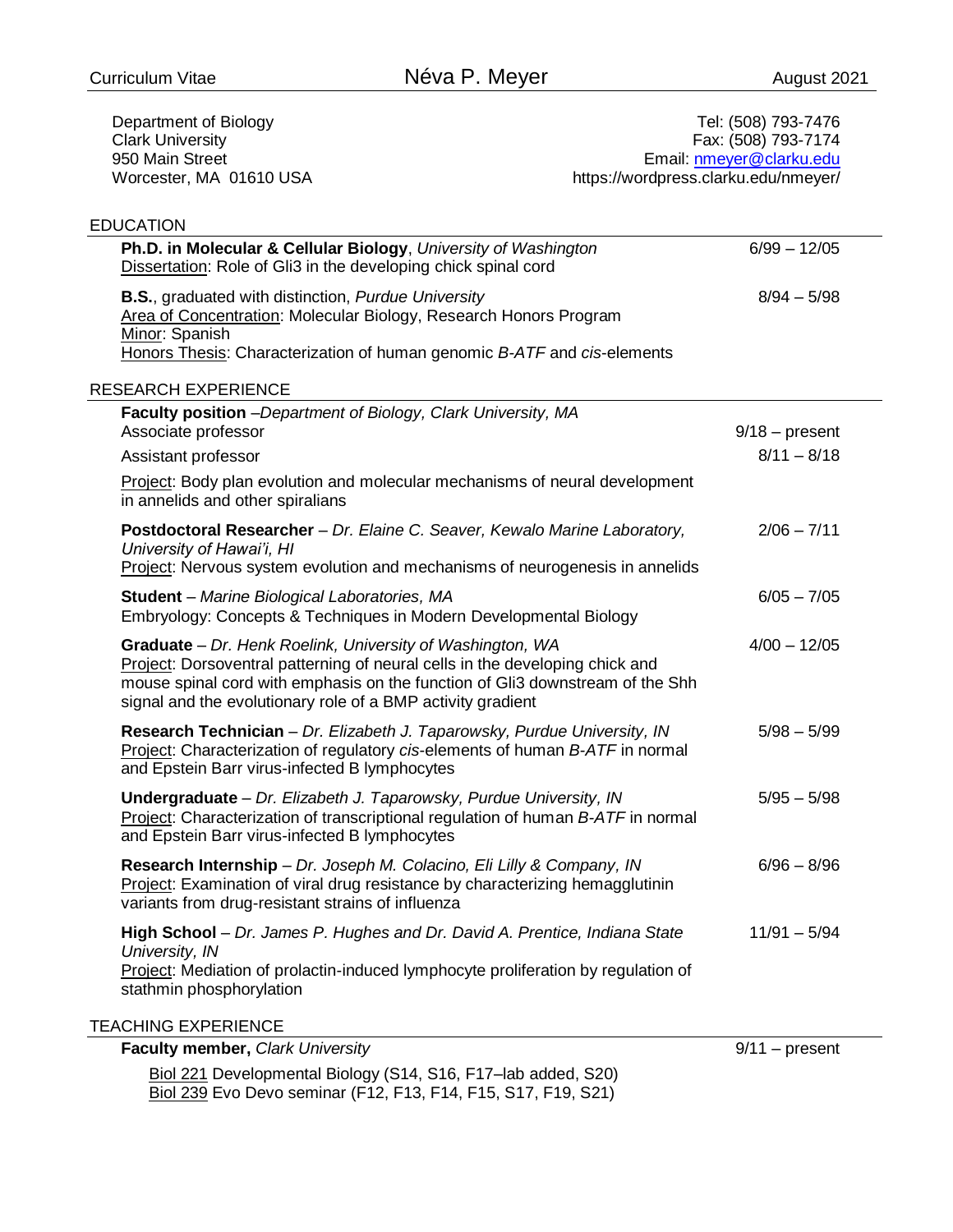|                                                                         | Guest lectures for Biol 102 (S13, S17, S18, S19), Biol 105 (F14, F15, F17,<br>S18), Biol 084 (S15)<br>Biol 299 Directed Research (S12–present)<br>Biol 240 Comp & Human Physiology (S12, S13-lab added, S14, S16, S18,<br>S <sub>21</sub> )<br>Biol 143 Neuroscience (F11, F12, F13, F14, F15, F17, F19, F20) |                 |
|-------------------------------------------------------------------------|---------------------------------------------------------------------------------------------------------------------------------------------------------------------------------------------------------------------------------------------------------------------------------------------------------------|-----------------|
| Postdoctoral researcher, Kewalo Marine Laboratory, University of Hawaii |                                                                                                                                                                                                                                                                                                               | $7/07 - 5/11$   |
|                                                                         | Guest lecture on neural development, Zool 420 Developmental Biol (5/11)                                                                                                                                                                                                                                       |                 |
|                                                                         | Teaching Assistant for Embryology: Concepts & Techniques in Modern<br>Developmental Biology course, Marine Biological Laboratories (7/07, 7/10)                                                                                                                                                               |                 |
|                                                                         | Guest lectures on neural development, Zool 442 Neurobiology (4/10, 4/11)                                                                                                                                                                                                                                      |                 |
|                                                                         | Ph.D. student, University of Washington<br>Teaching Assistant for Biol 401: Advanced Cell Biology (10/00 – 12/00)                                                                                                                                                                                             | $10/00 - 12/00$ |

## MENTORING EXPERIENCE

## **Faculty member,** *Clark University* (9/11 – present)

Undergraduate research mentor (Biol 299 and independent research) : Eric Tillotson (1/12– 5/13), Stephanie Aldrich (1/12–5/13), Simona Tolchin (1/12–5/13), Michele Corbet (1/12–5/14), Thomas Spaulding (9/12–12/12), Beatriz Kaippert (9/12–5/13), Maria Paredes (1/13–5/13), Bonghinkosi Vilakati (1/13–5/13, 8/14–10/14), Rebecca Friedman (6/13–5/14), Lauren Koppel (6/13–5/14), Nicholas Rovnak (9/13–5/14), Sarah Dys (9/13–5/15), Christie Joyce (6/14–5/16), Sarah Clay (8/14–5/14), Justin Woods (1/14–5/14), Iva Hoxha (5/15–5/17), Kristi Sarro (6/15– 8/15), Samuel Peluso (9/15–5/16), Amiel Jaggernauth (1/16–5/18), Ashley Renfro (6/16–5/19), Ann Kim (5/17–5/18), Jenna Libera (5/17–5/18), Anson O'Connor (6/18–5/19), Deanna Scahill (1/19–5/19, 9/19–present), Isabella Texeira (1/19–5/20), Conor Milson (6/19–5/21), Sophia Kaplan (6/19–5/20), Skyler Duda (9/19–5/20), Cristi Oliver (9/19–present), Nik Kapoor (9/20– present), Vanessa Tischofer (9/20–present), Ryan Swanke (1/21–present), Saúl Grijalva (1/21– present), Tessa Allan (1/21–present)

Master's research mentor: Simona Tolchin (8/13–12/18), Michele Corbet (6/14–12/16), Matt Thompson (8/13–8/15), Ashley Stanton (8/13–8/15), Christie Joyce (5/16–11/17), Ashley Renfro (5/19–8/20), Skyler Duda (5/20–5/21)

Ph.D. research mentor: Allan Carrillo-Baltodano (8/13–7/19), Abhinav Sur (8/14–5/20), Johnny Dávila-Sandoval (8/19–present), Anika Wohlleben (1/21–present), Matthew Brandt (8/21– present)

Postdoctoral research mentor: Nicole Webster (5/18–present)

**Postdoctoral researcher,** *Kewalo Marine Laboratory, University of Hawaii (*6/08 – 4/10*)*

Ph.D. research mentor: David Simmons (12/09–4/10)

Undergraduate research mentor: Travis Weber (6/08–12/09)

**Ph.D. student,** *University of Washington* (5/01 – 5/05)

Undergraduate research mentor: Yoko Nozawa (8/04–12/04), Matthew Nichols (1/05–5/05)

Science Education Partnership, *Fred Hutchinson Cancer Research Center* (5/01–11/02)

- Attended four training workshops on teaching methods
- Prepared and led five discussions with high school teachers on current topics in science
- Mentored a high school science teacher's research project
- Performed over forty hours of community science outreach activities

**Lab technician**, *Purdue University* (5/98 – 5/99)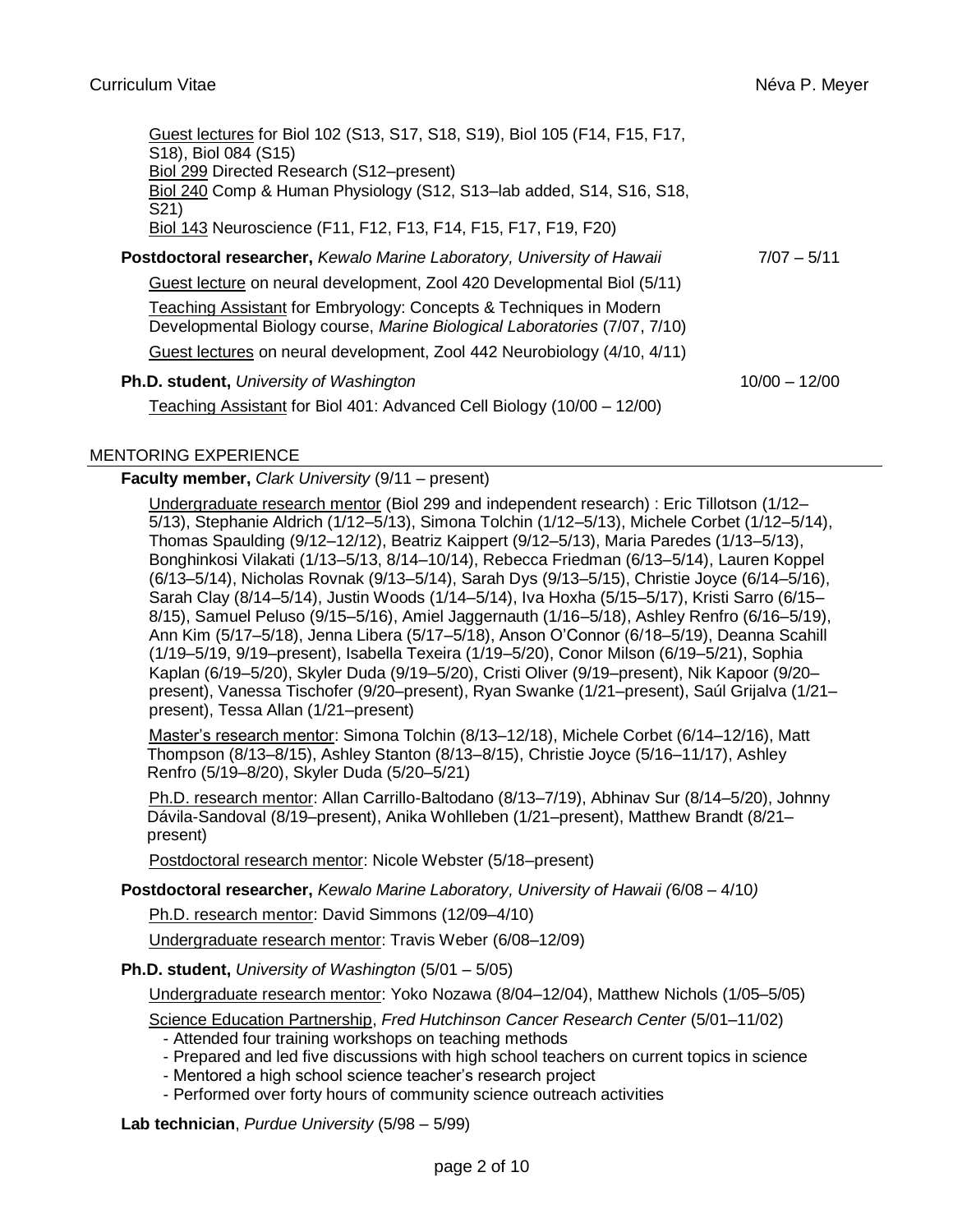## Ph.D. research mentor: Supervised 3 graduate student rotation projects

| Lekas Endowed Chair in Biology (Clark University)                                                                                                                                  | $6/20$ – present |  |
|------------------------------------------------------------------------------------------------------------------------------------------------------------------------------------|------------------|--|
| Smithsonian Institute Short-Term Visitor award to work with Dr. Mary Rice at the<br>Smithsonian Marine Station in Fort Pierce, Florida (Clark University)                          | 12/11            |  |
| Paper nominated (1 of 5) for Biology Prize at 5th Annual Research Awards to<br>recognize ground-breaking research published in BioMed Central's journals<br>(University of Hawaii) | 6/11             |  |
| HHMI Predoctoral Fellowship (University of Washington)                                                                                                                             | $6/00 - 12/05$   |  |
| National Science Foundation Graduate Research Fellowship (University of<br>Washington)                                                                                             | declined         |  |
| Eli Lilly Purdue Alumni Full Science Scholarship (Purdue University)                                                                                                               | $8/94 - 5/98$    |  |
| National Naval Science Scholarship (Purdue University)                                                                                                                             | $8/94 - 5/98$    |  |
| Robert C. Byrd Honors Scholarship (Purdue University)                                                                                                                              | $8/94 - 5/98$    |  |
| National Merit Scholarship (Purdue University)                                                                                                                                     | $8/94 - 5/95$    |  |
| Indiana State Science Fair Scholarship (Purdue University)                                                                                                                         | $8/94 - 5/95$    |  |
| Indiana Academy of Science Talent Search Scholarship (Purdue University)                                                                                                           | $8/94 - 5/95$    |  |
| Kappa Kappa Kappa Science Scholarship (Purdue University)                                                                                                                          | $8/94 - 5/95$    |  |

# PEER-REVIEWED PUBLICATIONS (\*\* Clark University student)

- Webster, N., Corbet, M.\*\*, A. Sur\*\*, and **N.P. Meyer**. (2021) "Novel functions of BMP signaling during early neural specification in the annelid *Capitella teleta*." Dev Biol 478: 183–204.
- Sur, A. \*\* and **N.P. Meyer**. (2021) "Resolving transcriptional states and predicting lineages in the annelid *Capitella teleta* using single-cell RNAseq." Front Ecol Evol 8: 618007.
- Sur, A.\*\*, Renfro, A.\*\*, Bergmann, P.J. and **N.P. Meyer**. (2020) "Investigating cellular and molecular mechanisms of neurogenesis in the annelid *Capitella teleta* shed light on the ancestor of Annelida." BMC Evol Biol 20: 84.
- Boyle, M.J., A. Carrillo-Baltodano\*\* (co-first authors), M.J. Rice, and **N.P. Meyer**. (2019) "Developmental architecture of the nervous system in Themiste lageniformis (Sipuncula): New evidence from confocal laser scanning microscopy and gene expression." J Morphol **280**(11):1628–1650.
- A. Carrillo-Baltodano\*\* and **N.P. Meyer**. (2017) "Decoupling brain from nerve cord development in the annelid *Capitella teleta*: insights into the evolution of nervous systems." Dev Biol **431**(2): 134–144.
- Sur, A.\*\*, C.R. Magie, E.C. Seaver, and **N.P. Meyer**. (2017) "Spatial and temporal regulation of neurogenesis in the annelid *Capitella teleta*." EvoDevo, **8**: 13.
- **Meyer, N.P.**, A. Carrillo-Baltodano\*\*, R. Moore, E.C. Seaver. (2015) "Nervous system development in lecithotrophic larval and juvenile stages of the annelid *Capitella teleta*." Front Zool, **12**: 15.
- Seaver E.C., E. Yamaguchi, G.S. Richards, and **N.P. Meyer** (2012). "Expression of the pair-rule gene homologs runt, Pax3/7, even-skipped-1 and even-skipped-2 during larval and juvenile development of the polychaete annelid *Capitella teleta* does not support a role in segmentation." EvoDevo **3**: 8.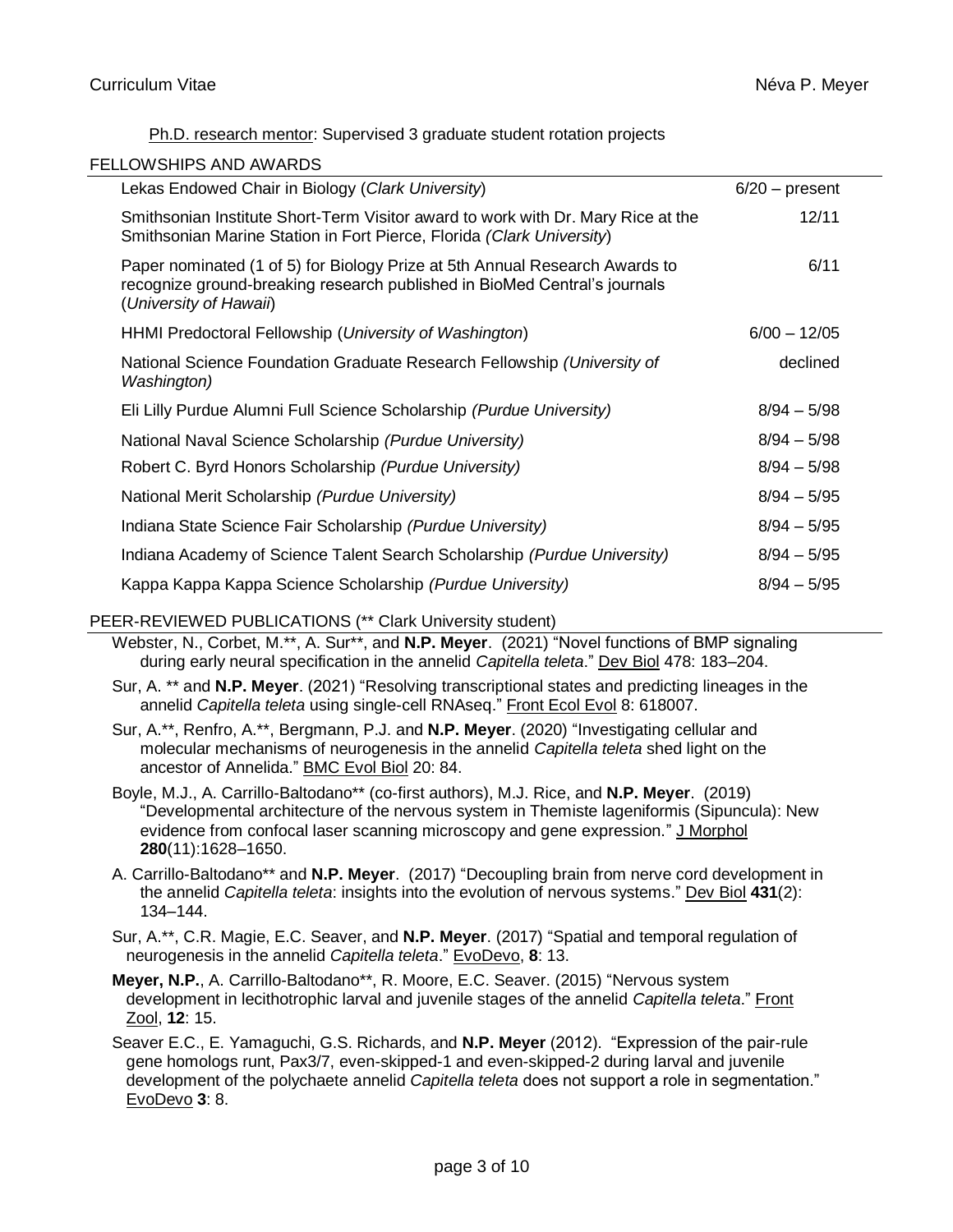- **Meyer, N.P.**, Boyle, M.J., Martindale, M.Q. and E.C. Seaver (2010). "A comprehensive fate map by intracellular injection of identified blastomeres in the marine polychaete *Capitella teleta*." EvoDevo **1**: 8.
- **Meyer, N.P.** and E.C. Seaver (2010). "Cell lineage and fate map of the primary somatoblast in the polychaete annelid *Capitella teleta*." Integr Comp Biol **50**(5): 756–767.
- Jackson, D.J., **N.P. Meyer**, E.C. Seaver, K. Pang, C. McDougall, V.N. Moy, K. Gordon, B.M. Degnan, M.Q. Martindale, R.D. Burke, K.J. Peterson (2010). "Developmental expression of *COE* across the Metazoa supports a conserved role in neuronal cell-type specification and mesodermal development." Dev Genes Evol **220**: 221–234.
- Layden, M.J., **N.P. Meyer**, K. Pang, E.C. Seaver, M.Q. Martindale (2010). "Expression and phylogenetic analysis of the *zic* gene family in the evolution and development of metazoans." EvoDevo **1**: 12.
- **Meyer, N.P.** and E.C. Seaver (2009). "Neurogenesis in an annelid: characterization of brain neural precursors in the polychaete *Capitella* sp. I." Dev Biol **335**(1): 237–252.
- Mizutani, C.-M., **Meyer, N.P.**, Roelink, H. and E. Bier (2006). "Threshold dependent BMP mediated repression: a conserved mechanism for patterning the neuroectoderm." PLoS Biol **4**(10): 1777–1788.
- **Meyer, N.P.** and H. Roelink (2003). "The amino-terminal region of Gli3 antagonizes the Shh response and acts in dorsoventral fate specification in the developing spinal cord." Dev Biol **257**(2): 343–355.
- **Meyer, N.P.**, Johansen, L.M., Tae, H.J., Budde, P.P., Williams, K.L. and E.J. Taparowsky (1998). "Genomic organization of human B-ATF, a target for regulation by EBV and HTLV-1." Mamm Genome **9**(10): 849–852.
- **Meyer, N.P.**, Prentice, D.A., Fox, M.T. and J.P. Hughes (1992). "Prolactin-induced proliferation of the Nb2 T-lymphoma is associated with protein kinase-C-independent phosphorylation of stathmin." Endocrinology **131**(4): 1977–1984.

## MANUSCRIPTS IN PREPARATION or SUBMITTED

- Webster, N., C. Joyce\*\*, A. Sur\*\*, Sarro, K.\*\*, Corbet, M.\*\*, and **N.P. Meyer**. "BMP pathway components in the annelid *Capitella teleta*." In prep. for Dev Genes Evol.
- Carrillo-Baltodano, A.\*\*, J. Dávila-Sandoval \*\* and **N.P. Meyer**. "Dorsal ventral axis is decoupled from neural specification in the trunk of the annelid *Capitella teleta*." In prep. for Develop.

## RESEARCH GRANTS AWARDED

**Understanding brain neurogenesis in an annelid at the single-cell level.** Clark University Faculty Development grant (\$5,000), 2/19–12/19

**Understanding regulation of neurogenesis in the annelid** *Capitella teleta***.** Beavers' research grant (\$5,180), 8/18–7/19

**Evolution of neural induction and dorsal-ventral axis specification: BMP network involvement in annelids**. NSF IOS grant #1656378 (\$508,142), 7/17–7/20

**Understanding regulation of neural stem cells**. Beavers' research grant (\$2,535), 4/16–3/17

**Evolution of the stress-response system in an emerging model vertebrate system**. Co-PI, Beavers' research grant (\$6,275), 2/15–3/16

## MEMBERSHIPS

American Association for the Advancement of Science Pan-American Society for Evolutionary Developmental Biology Society for Developmental Biology Society for Integrative and Comparative Biology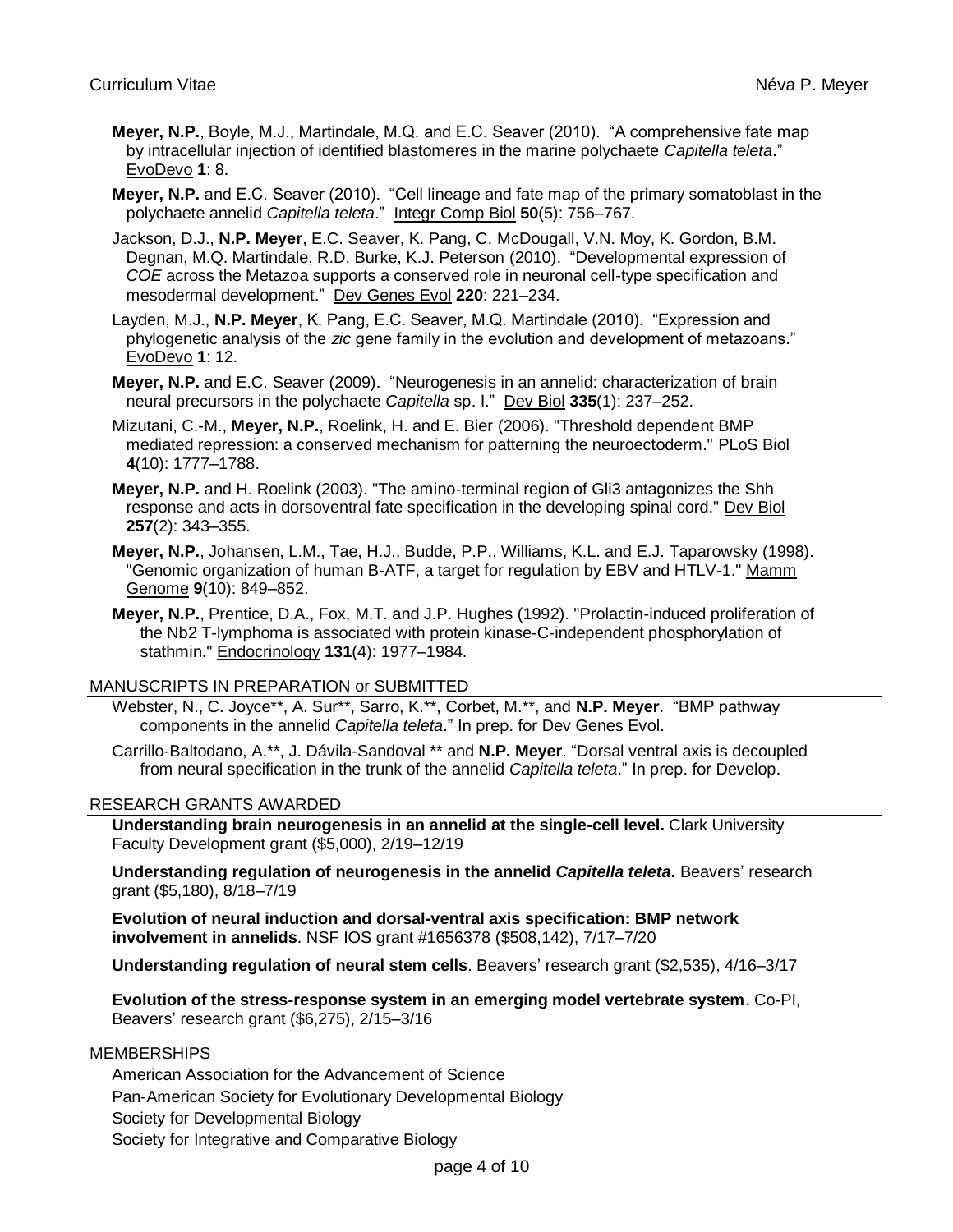Society for the Study of Evolution

## SERVICE ACTIVITIES

## **Faculty member,** *Clark University* (9/11–present)

Faculty anti-racist pedagogy praxis group (12/20–present)

Completed courses for the Diversity and Inclusion Certificate program (9/19–06/21)

Webinar: Co-presented a 90-minute Spiraliabase webinar: "Microinjecting Embryos" (4/20) Journal editor

Co-editor for a special journal issue in Frontiers in Ecology and Evolution entitled "MorphoEvoDevo - a multilevel approach to elucidate the evolution of metazoan organ systems" (9/19 – present)

Guest editor for an article in Frontiers in Cell and Developmental Biology, section Evolutionary Developmental Biology (3/20–4/20)

Review of manuscripts

Molecular Biology and Evolution, BMC Biology, Biology Letters, BMC Evolutionary Biology, Developmental Biology, EvoDevo, International Journal of Developmental Biology, Neuroscience Bulletin

Review of grant proposals

Reviewed grant proposals and preproposals for NSF IOS

Clark University committees

Diversity, Equity and Inclusion (CDEI) (8/21–present)

Biology Diversity, Equity and Inclusion Advocate (10/20–present)

Biology Communications and Outreach committee, chair (9/20–present)

Biology Graduate Studies committee (1/20–10/20)

Biology Personnel committee (9/19–10/20)

IACUC (3/18–present)

Biology Communications committee (9/15–5/18)

Biology Curriculum committee (9/14–5/14)

College Board (9/13–12/14, 5/15–5/16)

Board of Trustees Student Affairs committee (9/13–5/16)

Prehealth Advisory committee (2/13–present)

Biology Faculty Search committee (9/13–4/14; 8/19–1/20)

Library committee (9/11–12/11; 9/19–present)

## Graduate student committees

**Ph.D.**: Emma Kane (F20–present), Dale Stevens (S20–present), Johnny Dávila-Sandoval\* (F19–present), Anika Wohlleben\* (F17–present, \*S21), Amy Cheu (F15– present), Daniel Klonaros (F15–present), Abhinav Sur\* (F14–S20), Allan Carrillo-Baltodano\* (F13–S19), Melissa Graham (F13–F18), Alicia Knudson (F13–F19), Minoli Perera (F12–F16), Miguel Reyes (F12–S16), Xiang Ren (F12–S16), Chitra Naidu (F12– S18)

**M.S.**: Emily Maynard (S21), Skyler Duda\* (S21), Gina Kelley (S21), Jivanna Mason (F20), Ashley Renfro\* (Su2020), Regen Conrad (Su2020), Luke Nourie (S18), Simona Tolchin\* (F18), Christie Joyce\* (F17), Samantha Dokus (S17), Briana Cooney (S16), Rebecca Rood Goldman (S16), Michele Corbet\* (F16), Allen Roth (F15), Joshua Buggé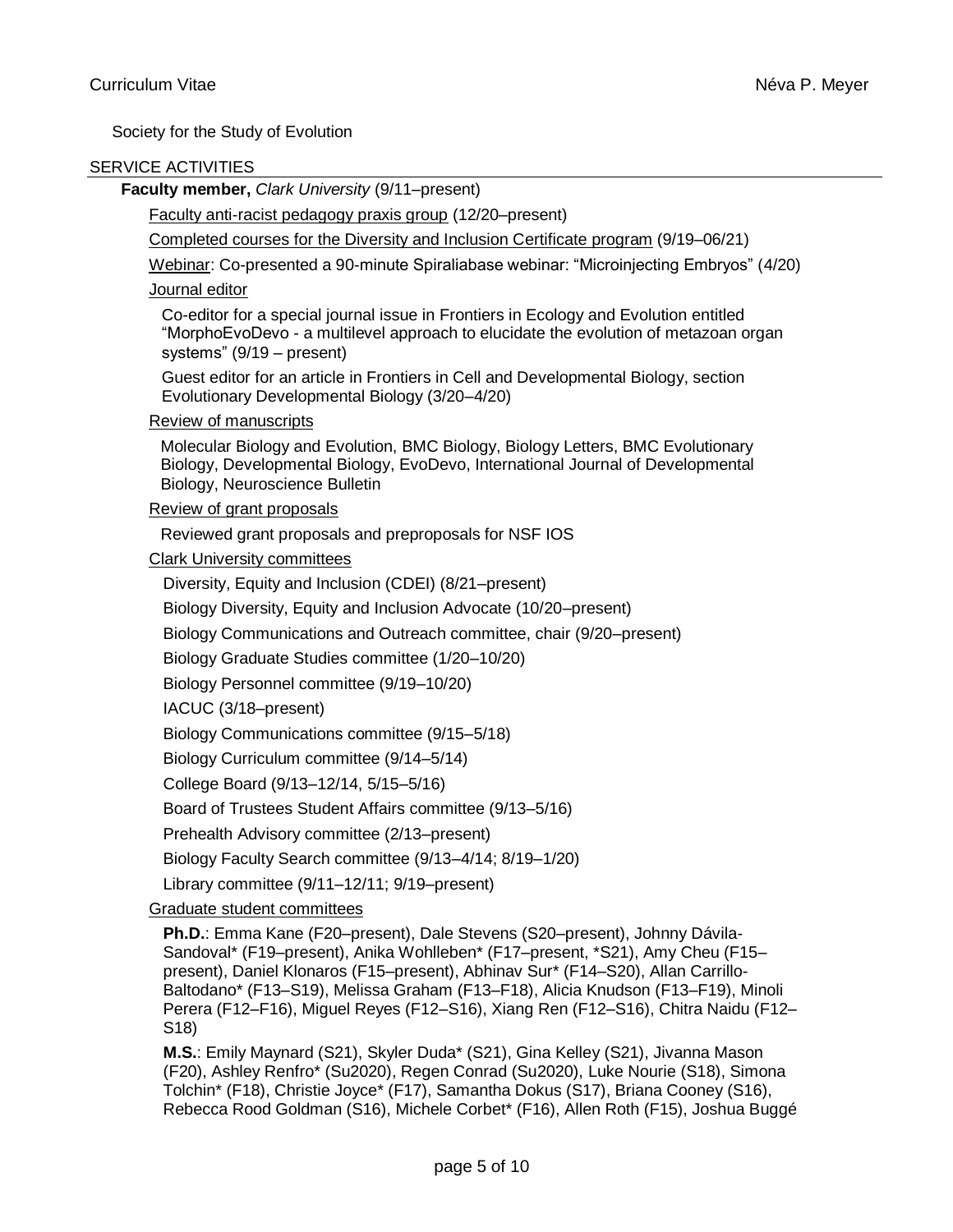(S15), Matthew Thompson\* (S15), Alexis Carlson (S13), Travis Durkin (S13), Jason Liu (Su12), Dylan Glotzer (S12), Lily Hughes (S12), Ashley Blau (S12)

**Undergraduate Honors**: Joshua Buggé (S14), Magali Lemahieu (S13), Agnes Cheong (S13), Abhijit Srungavarapu (S12), Jennifer Gaines (S12), Jenni Adams (S12)

Other Clark University service:

Jefferson prize (5/13), Lyerla fellowship (4/18, 4/19)

### Other service:

Participated in the Spiralian White paper meeting and contributing to the associated white paper, Whitney Marine Lab, St. Augustine, FL (11/19)

Marine Biological Laboratories summer program admissions panel (four years)

Hosted Michael J. Boyle, a postodoctoral researcher from the Smithsonian Tropical Research Institute in Panama in my lab (9/15)

Northeast Society for Developmental Biology Meeting, Student poster judge and chaired a session (4/15)

Society for Integrative and Comparative Biology, DEDB nomination committee (1/15– present)

Society for Integrative and Comparative Biology, DEDB Student poster and oral presentation judge (1/13, 1/14, 1/15)

Society for Integrative and Comparative Biology, DEDB "Evo-Devo Dinner Dates" – Took 2 students out for dinner (1/13, 1/14, 1/15, 1/18)

#### **Postdoctoral researcher,** *Kewalo Marine Laboratory, University of Hawaii* (1/08–1/11)

Session co-chair for Evo-Devo: Body Plan Development, *Society for Integrative and Comparative Biology Annual Meeting* (1/11)

Manuscript review for *Evolution and Development*

Kane Lecture committee member, co-organized a three day visit for an invited lecturer, *Kewalo Marine Laboratory* (1/08–4/08)

## **Ph.D. student,** *University of Washington* (9/00–3/02)

Co-organized the Molecular & Cellular Biology Ph.D. Student Retreat (1/02–3/02)

Co-organized the Molecular and Cellular Biology Symposium, "Sensing and Signaling: Molecular & Cellular Responses to the Environment" (3/01–3/02)

Co-organized the Big IF, an interactive forum designed to promote information sharing among graduate students in the broad, interdisciplinary Molecular & Cellular Biology program (9/00–5/01)

## OUTREACH ACTIVITIES

### **Faculty member,** *Clark University* (7/12–5/20)

Recreation Worcester after-school programming; Designed and ran six one and a half hour programs about the brain for K-5<sup>th</sup> graders (4/21)

21<sup>st</sup> Century Community Learning Centers after school program at Woodland Academy  $(4<sup>th</sup>-6<sup>th</sup>$  graders) and Claremont Academy ( $7<sup>th</sup>-9<sup>th</sup>$  graders); Initiated a collaboration to run two sets of four-week lab modules to teach concepts in development and evolution using *Capitella teleta* (5/20) – cancelled due to coronavirus pandemic

Girls Inc. of Worcester, Eureka! Summer program; Designed and ran labs with my research group for junior high girls that incorporated concepts in development and evolution using *Capitella teleta* (7/12, 7/13, 7/14, 8/15, 8/16, 7/17, 8/18, 8/19, 7/20, 7/21)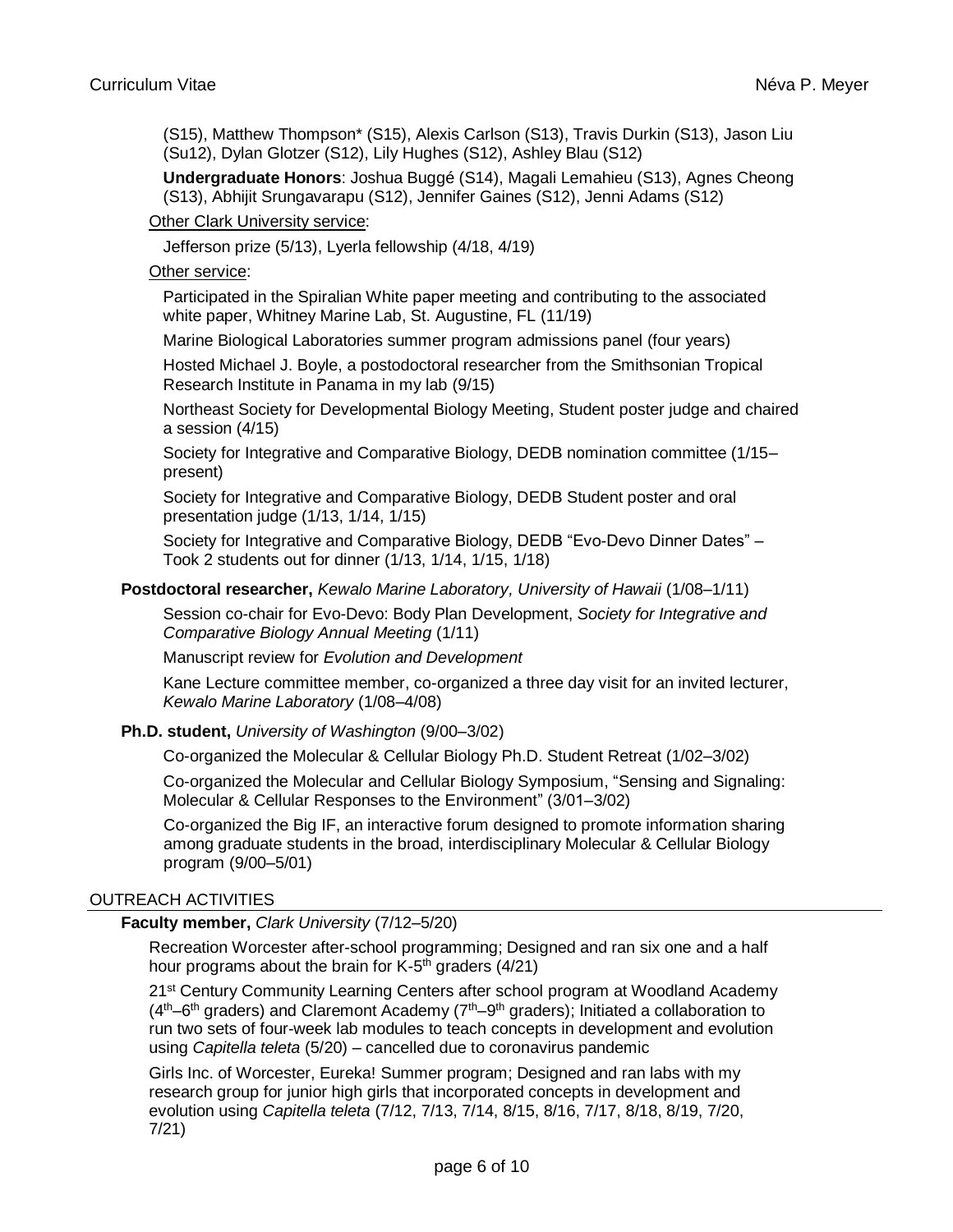**Ph.D. student,** *University of Washington* (1/02–2/04)

Presented my research to high school science classes for a day (2/04)

Judged a middle school science fair (6/02)

Presented a developmental biology booth at an elementary school's science night (5/02)

Taught a genetics lesson to  $5<sup>th</sup>$  grade students (4/02)

Volunteered for Hutch High, a program to increase interest in science for high school students, *Fred Hutchinson Cancer Research Center* (11/02)

Mentored four 5<sup>th</sup> grade students to design, execute, and present a science fair project, *Bryant Elementary School* (1/02–4/02)

## ORAL PRESENTATIONS & INVITED TALKS (\*\* Clark University student; • Presenter)

Guest lecture, "Neural fate specification in two annelids and implications for nervous system evolution" *Embryology course, Marine Biological Laboratories, Woods Hole, MA* (2021)

Seminar, "Neural fate specification in the annelid *Capitella teleta* and implication for nervous system evolution" *Oregon Institute of Marine Biology, Charlston, OR* (2019)

- Corbet, M.\*\*, Sur, A.\*\*, Carrillo-Baltodano, A.\*\*, Renfro, A.\*\* and N.P. Meyer• "Neural fate specification in the annelid *Capitella teleta* and implication for nervous system evolution." The International Conference for the Developmental Biology of the Sea Urchin and Other Marine Invertebrates Meeting, *Marine Biological Laboratories, Woods Hole, M*A (2018).
- Corbet, M.\*\*, Joyce, C.\*\*, Sur, A.\*\*, and N.P. Meyer• "Function of BMP signaling in the annelid *Capitella teleta* and implication for nervous system evolution." V Simposio Latinoamerico de Polychaeta, *San José, Costa Rica* (2018).
- Corbet, M.\*\*, Joyce, C.\*\*, Sur, A.\*\*, and N.P. Meyer• "Function of BMP signaling in the annelid Capitella teleta and implication for nervous system evolution." 7<sup>th</sup> Meeting of the European Society for Evolutionary Developmental Biology, *Galway, Ireland* (2018).
- Seminar, "Function of BMP signaling in the annelid *Capitella teleta* and implication for nervous system evolution." *SARS International Centre for Marine Molecular Biology, Bergen, Norway* (2018)
- Corbet, M.\*\*, Joyce, C.\*\*, Sur, A.\*\*, and N.P. Meyer• "Function of BMP signaling in the annelid *Capitella teleta* and implication for nervous system evolution." Society for Integrative and Comparative Biology Annual Meeting, *San Francisco, CA* (2018).
- Seminar, "Annelid evo-devo: insights into nervous system evolution." Biology Department, *Rhode Island College, Providence, RI* (2016)
- Seminar, "Annelid evo-devo: insights into nervous system evolution." The Schaeffer Family Seminar Series, Department of Biology, *College of the Holy Cross, Worcester, MA* (2015)
- Meyer, N.P• and Simona Tolchin\*\*. "Notch signaling during neural development in the annelid *Capitella teleta*." Society for Integrative and Comparative Biology Annual Meeting, *San Francisco, CA* (2013).
- Seminar, "Annelid evo-devo: Insights into nervous system evolution." Department of Biology, *University of Massachusetts, Lowell, MA* (2012).
- Seminar, "Annelid evo-devo: Insights into nervous system evolution." *Smithsonian Marine Station, Fort Pierce, FL* (2012).
- Meyer, N.P.• and E.C. Seaver. "Central nervous system development in the annelid *Capitella teleta*." Society for Developmental Biology, West Coast Regional Meeting, *Honolulu, HI* (2011).
- Seminar, Department of Biology, *California State University, Fresno, CA* (2011).

Seminar, Department of Zoology & Physiology, *University of Wyoming, Laramie, WY* (2011).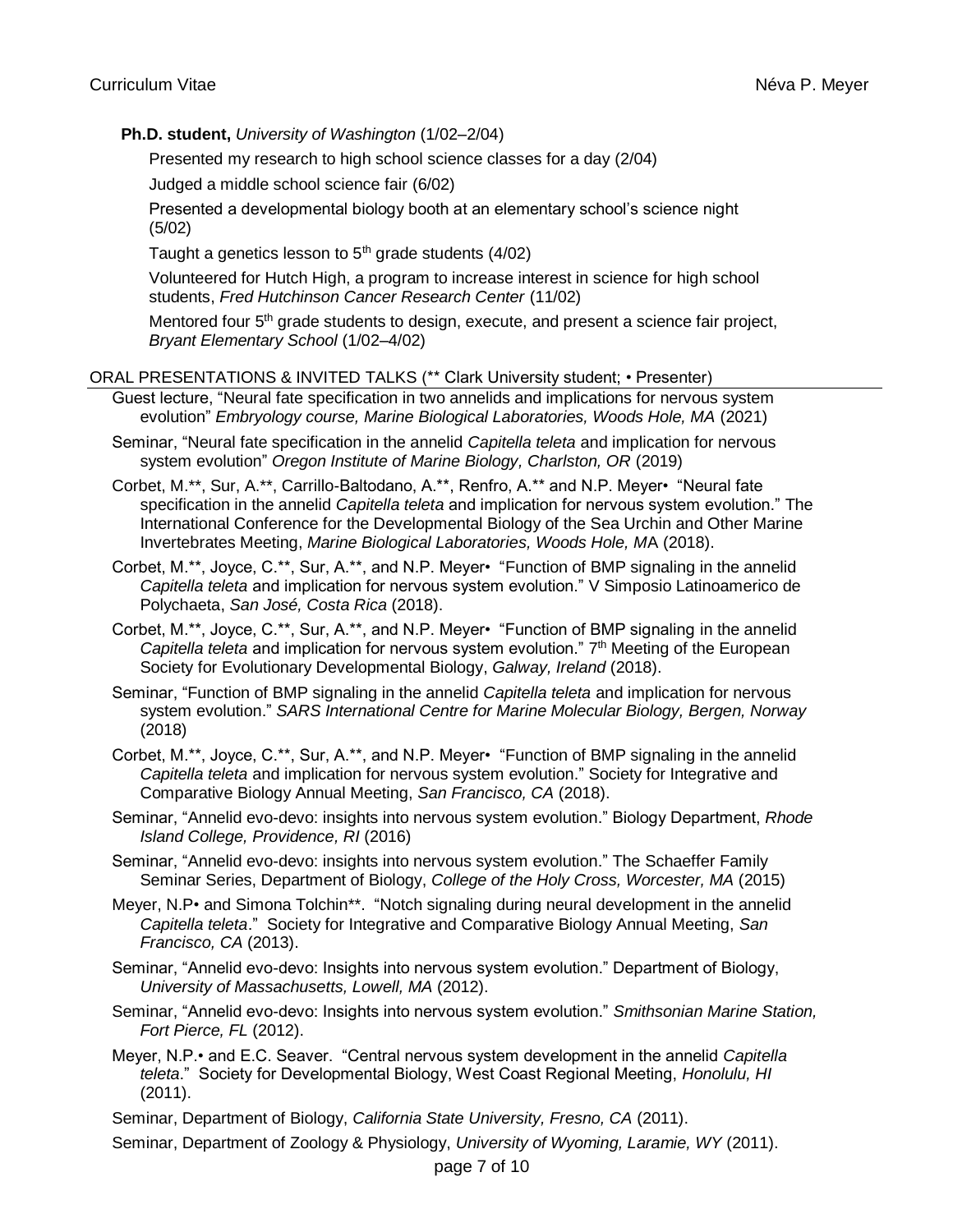Seminar, Department of Biology, *Clark University, Worcester, MA* (2011).

Meyer, N.P.• and E.C. Seaver. "Cellular and molecular mechanisms of brain development in the annelid *Capitella teleta*." Society for Integrative and Comparative Biology Annual Meeting, *Seattle, WA* (2010).

Seminar, School of Natural Sciences, *University of California, Merced, CA* (2009).

Seminar, Pacific Biosciences Research Center, *University of Hawaii, HI* (2009).

Meyer, N.P.• and E.C. Seaver. "Early neurogenesis in a polychaete annelid: characterization of neural precursor cells during brain development in *Capitella* sp. I." Integrating Evolution, Development and Genomics, *Berkeley, CA* (2008).

- Meyer, N.P.• and H. Roelink. "Responding to Shh and BMPs in the developing spinal cord." Northwest Regional Society for Developmental Biology Meeting, *Friday Harbor, WA* (2005).
- Meyer, N.P.• and H. Roelink. "Stuck in the middle: Responding to Shh and BMP in the developing spinal cord." Seattle Developmental Biology Meeting, *Seattle, WA* (2004).
- Meyer, N.P.• and H. Roelink. "Gli3 antagonizes the Shh response in the developing spinal cord." 62nd Annual Society for Developmental Biology Meeting, *Boston, MA* (2003).

Meyer, N.P.• and H. Roelink. "Gli3 antagonizes the Shh response in the developing spinal cord." Northwest Regional Society for Developmental Biology Meeting, *Friday Harbor, WA* (2003).

#### PUBLISHED MEETING ABSTRACTS (\*\* Clark University student; • Presenter)

Webster, N.• and N.P. Meyer. "Nature or nurture: autonomous or conditional specification of the nervous system of annelids." 80<sup>th</sup> Annual Society for Developmental Biology meeting. Virtual (2021). Poster

Dávila-Sandoval, J. \*\*• and N.P. Meyer. "One cell at a time: ventral nerve cord specification in *Capitella teleta* during early development." 80th Annual Society for Developmental Biology meeting. Virtual (2021). Poster

Webster, N. • and N.P. Meyer. "Nature or nurture: autonomous or conditional specification of the nervous system in spiralians." Society for Integrative and Comparative Biology Annual Meeting. Virtual (2021). Talk

Webster, N. • and N.P. Meyer. "The role of BMP signaling in early development of the spiralian Capitella teleta." 79<sup>th</sup> Annual Society for Developmental Biology meeting. Virtual (2020). Poster

Webster, N. • and N.P. Meyer. "The role of BMP signaling in early development of the spiralian *Capitella teleta*." 3rd Biennial meeting for the Pan-American Society for Evolutionary Developmental Biology, Miami, FL (2019). Poster

Carrillo-Baltodano, A.\*\*, Corbet, M, Sur, A, and N.P. Meyer•. "Formation of the dorsal-ventral axis and the ventral nerve cord are decoupled in the annelid *Capitella teleta*." 78th Annual Society for Developmental Biology meeting. Boston, MA (2019). Poster

Sur, A.\*\* •, Renfro, A.\*\*, and N.P. Meyer. "Investigating cellular and molecular mechanisms of neurogenesis in the annelid *Capitella teleta*." Society for Integrative and Comparative Biology Annual Meeting, Tampa, FL (2019). Oral presentation

Webster, N. • and N.P. Meyer. "How conserved are centralized nervous systems across Bilateria? Investigating the role of BMP receptors in specifying neural fate and the dorsal-ventral axis in the marine annelid *Capitella teleta*." Society for Integrative and Comparative Biology Annual Meeting, Tampa, FL (2019). Poster

Sur, A.\*\*, Renfro, A.\*\*, and N.P. Meyer•. "How to get a brain: Evolutionary implications of neurogenesis in the annelid *Capitella teleta*." V Simposio Latinoamerico de Polychaeta. San José, Costa Rica (2018). Poster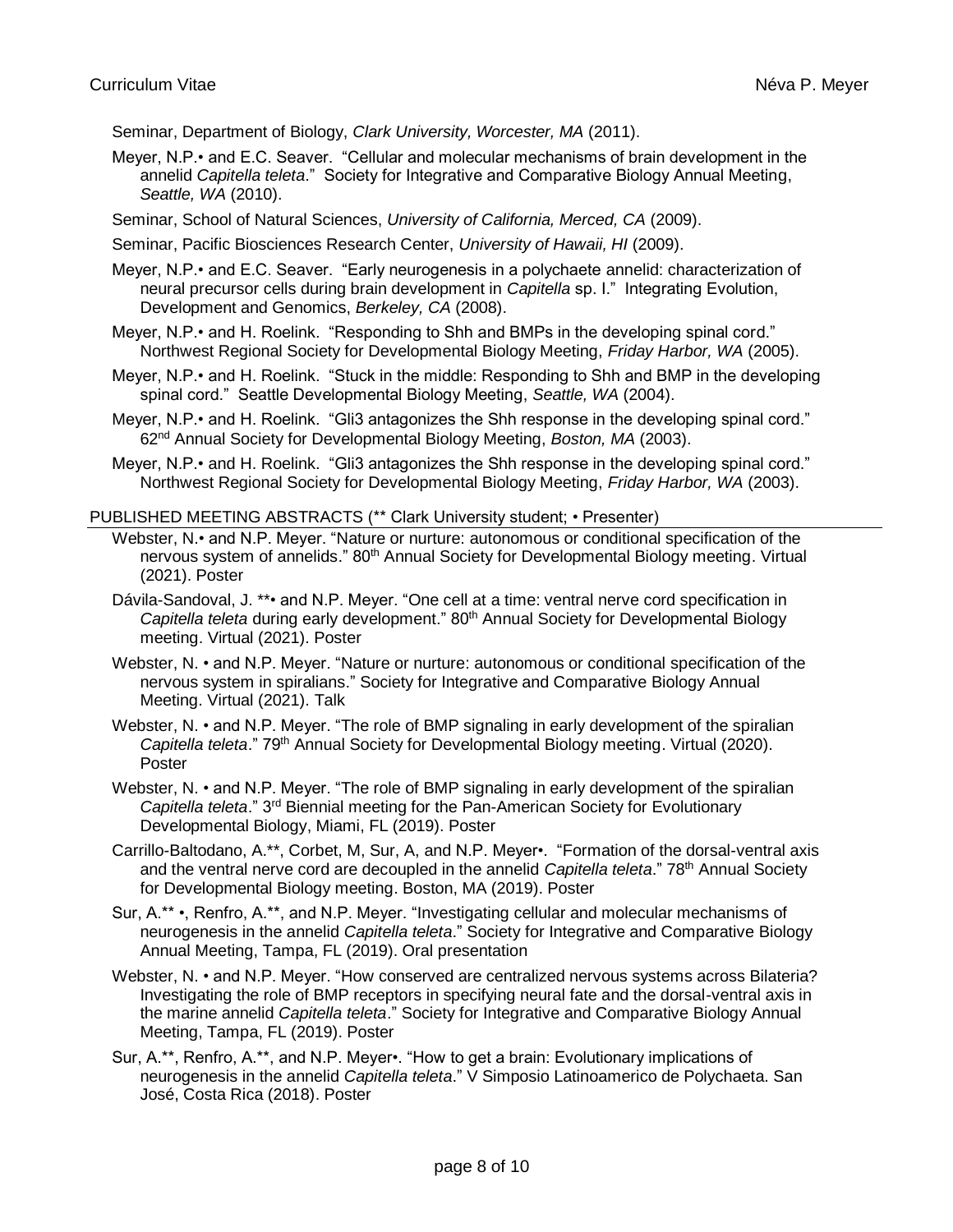- Carrillo-Baltodano, A.\*\* •, N.P. Meyer. "Early neural specification in the annelid *Capitella teleta*: insight into the evolution of nervous systems." V Simposio Latinoamerico de Polychaeta. San José, Costa Rica (2018). Oral presentation
- Sur, A.\*\* •, Renfro, A.\*\* •, and N.P. Meyer. "How to get a brain: Evolutionary implications of neurogenesis in the annelid *Capitella teleta*." Northeast Society for Developmental Biology Meeting, Woods Hole, MA (2018). Poster
- Carrillo-Baltodano, A.\*\* •, N.P. Meyer. "Decoupling brain from nerve cord development in the annelid *Capitella teleta*." Society for Integrative and Comparative Biology Annual Meeting, San Francisco, CA (2018). Oral presentation
- Carrillo-Baltodano, A.\*\* •, Meyer, N.P. "Blastomere isolation reveals different neural specification mechanisms between the brain and ventral nerve cord in *Capitella teleta* (Annelida)." IX Latin American Society for Developmental Biology Meeting. Medellin, Colombia (2017). Oral presentation
- Corbet, M.\*\*, A. Carrillo-Baltodano\*\*, and N.P. Meyer •. "Evolution of centralized nervous systems: insights from the annelid *Capitella teleta*." Pan-American Society for Evolutionary Developmental Biology Meeting, *Calgary, Canada* (2017). Poster
- Joyce, C.\*\* and N.P. Meyer. "BMP signaling during early development of the annelid *Capitella teleta*." Northeast Society for Developmental Biology Meeting, *Woods Hole, MA* (2017). Poster
- Seaver, E. C.• and Meyer, N. P. Brain neural progenitors in a marine annelid worm.  $8<sup>th</sup>$  Aquatic Animal Models of Human Disease Conference, Birmingham, AL (2017).
- Carrillo-Baltodano, A.\*\* and N.P. Meyer. "Deciphering early neural specification in annelids using blastomere isolations." Society for Developmental Biology Meeting, *Boston, MA* (2016).
- Sur, A.\*\* and N.P. Meyer. "Spatio-temporal expression pattern of neurogenic homologs reveals a possible role in the annelid *Capitella teleta*." Society for Developmental Biology Meeting, *Boston, MA* (2016)
- Carrillo-Baltodano A.\*\* •, and N. P. Meyer. "Isolated blastomeres reveal scenarios for neural specification in annelids." Society for Integrative and Comparative Biology Annual Meeting, Portland, OR (2016).
- Sur, A.\*\* and N.P. Meyer. "Spatio-temporal expression pattern of neurogenic homologs reveals a possible role in early neurogenesis in *Capitella teleta*." Society for Integrative and Comparative Biology Annual Meeting, Portland, OR (2016).
- Carrillo-Baltodano, A.\*\* •, Boyle, M. J., Rice, M. E. and N. P. Meyer. "Análisis del desarrollo del sistema nervioso en *Themiste lageniformis*: una reevaluación en Sipuncula." 4<sup>th</sup> Latin American Polychaete Symposium, Nuevo León, México (2015).
- Corbet, M.\*\* and N.P. Meyer. "BMP signaling during early development of the annelid *Capitella teleta*." Society for Integrative and Comparative Biology Annual Meeting, *Palm Beach, FL* (2015).
- Boyle M.J., Carrillo-Baltodano A.\*\* •, Rice M.E., Meyer N.P. "Reevaluation of the hypothesized loss of segmentation in sipunculans through in-depth analysis of neural development in *Themiste lageniformis*." Society for Integrative and Comparative Biology Annual Meeting, *Palm Beach, FL* (2015).
- Tolchin, S.\*\* and N.P. Meyer. "Role of Notch/Delta signaling in neural development of the annelid *Capitella teleta*." Society for Integrative and Comparative Biology Annual Meeting, *Palm Beach, FL* (2015).
- Corbet, M.\*\* and N.P. Meyer. "BMP signaling during early development of the annelid *Capitella teleta*." Northeast Society for Developmental Biology Meeting, *Woods Hole, MA* (2014).